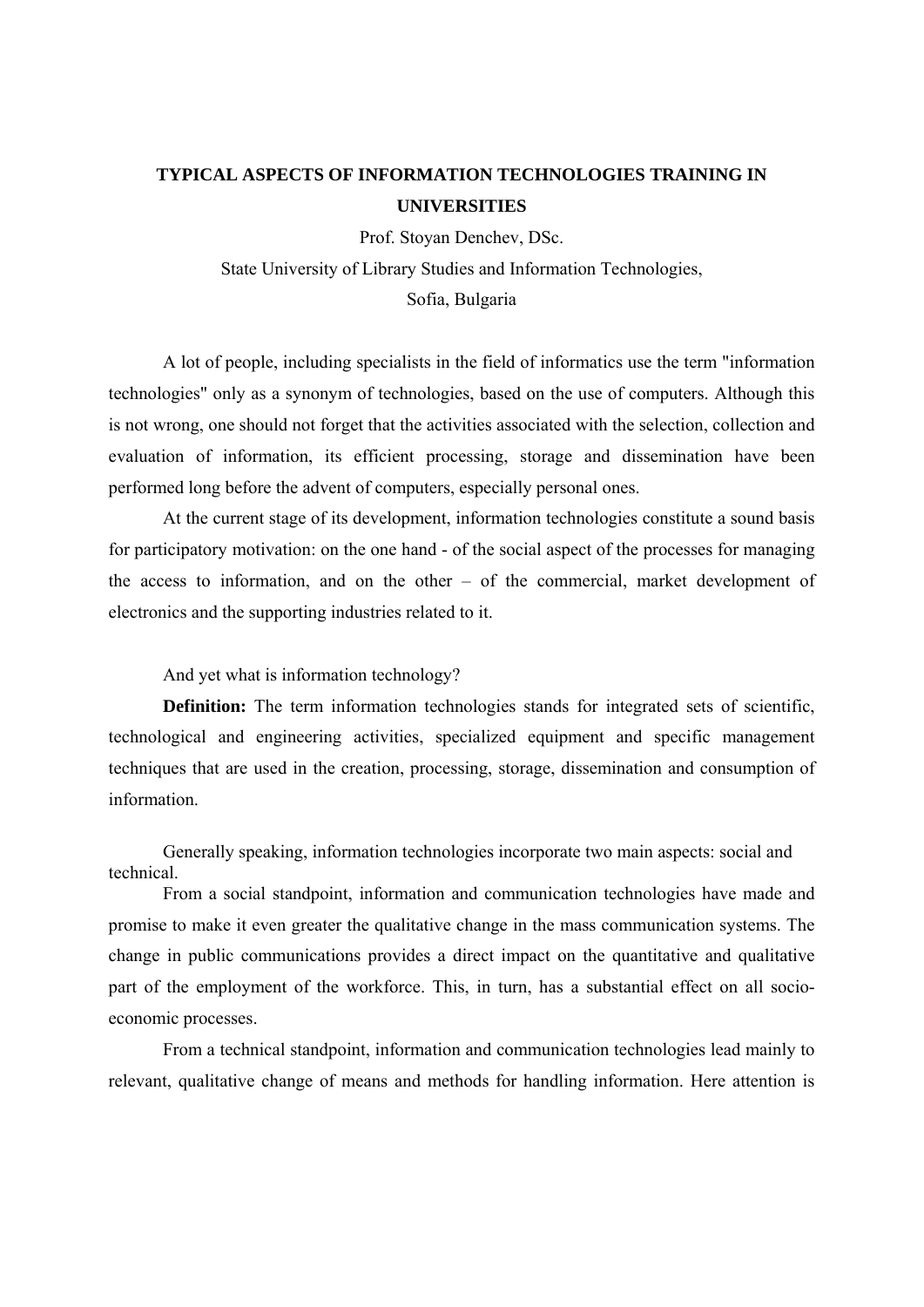paid to the widespread computerization and the creation of conditions for conducting a maximum communicability in all spheres of socio-economic life.

Considered in both aspects, the purpose of the current development of information technologies should be such that they can be of benefit to every individual and for society as a whole.

Information technologies have two main lines of development:

- 1. Creation and development of products (devices, systems) and concepts (ideas, procedures, etc.), and
- 2. Applications.

At this stage of development of socio-economic relations, information technologies (where the computer is a main component) are widely used in all fields of human activity.

The issue of implementing information techniques and technologies in education has several relatively independent aspects; among them special place is rendered to exploring the options for using information techniques and technologies as a training tool and for increasing the effectiveness of the teaching process and their inclusion in it, as well as studying them as a component of general and special training.

 Naturally, the problems of computerized education, as a reflection of the Scientific and Technical Revolution (STR) in education, found impact in almost all parts of our planet. These problems and the resulting tasks attracted the attention of the relevant international and national, governmental and non-governmental organizations. Firstly, we should note IFIP – the International Federation for Information Processing.

Immediately after its establishment, IFIP set up the so called Technical Committee on Education N3. The goals that this committee had to achieve were the following:

> to analyze contemporary technological and social trends and identify the new needs and areas for teaching activity in the sphere of information processing;

to draw up recommendations for elaborating syllabi in informatics, etc.

Technical Committee N3 of IFIP has already successfully held several international conferences on information technology issues and on worldwide computer training in particular.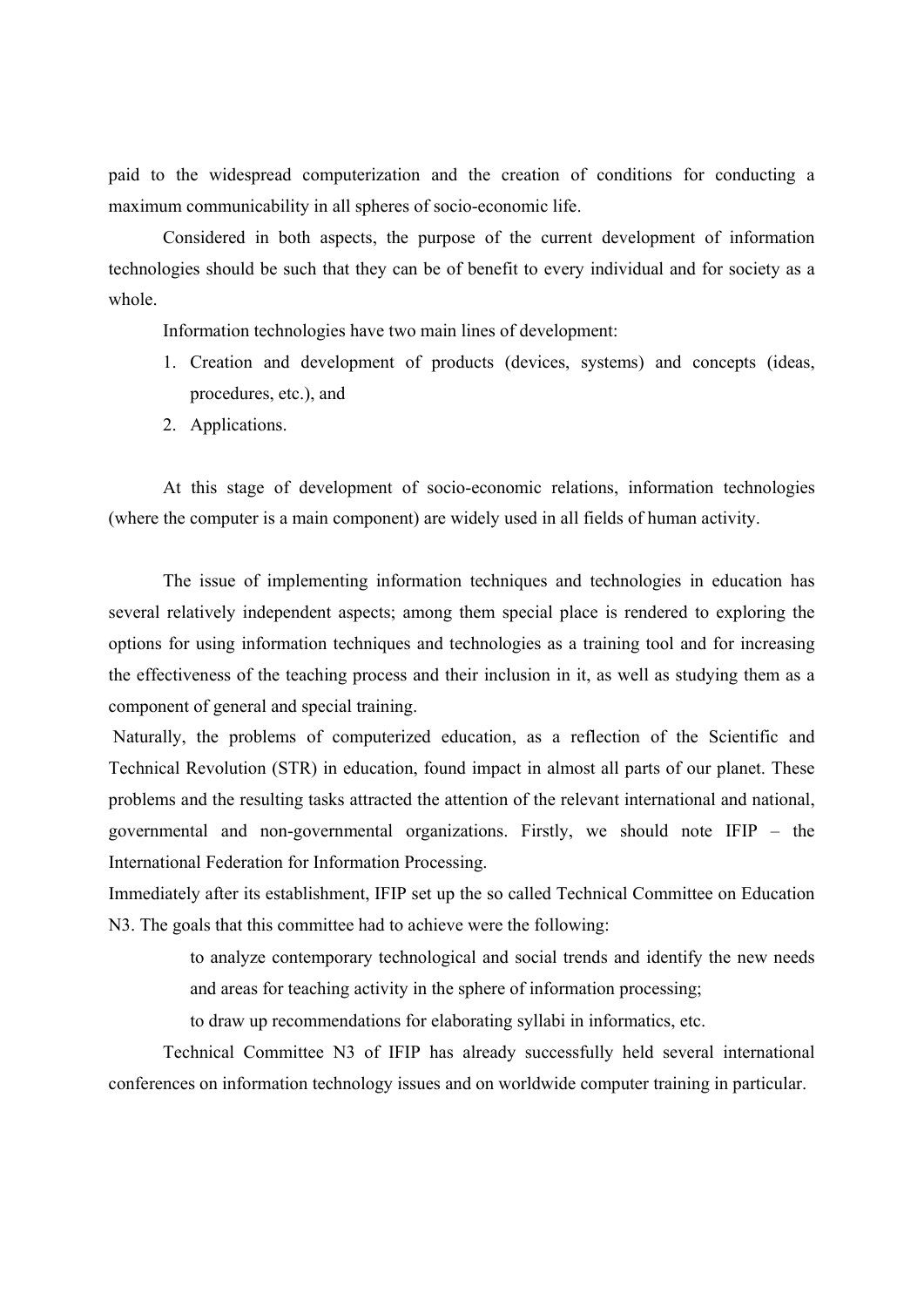Secondly, we will point out the International Commission on Mathematical Instruction ICMI. This commission was created as part of the International Mathematical Union. During the fifth international congress on mathematical education ICMI 5, one of the main topics was the issue of computer in education and more particularly "Mathematics and the computer". ICMI has published a special document entitled "The impact of computers and informatics on mathematics and its teaching". This document has been circulated for discussion and it sets many issues of concern to present day teachers in primary, secondary and higher educational institutions about the connection that has to be made between computerization and training, particularly training in mathematics and informatics.

Active work on the issues of computer training is carried out by UNESCO as well, by means of a special programme in informatics.

Training in information technologies is one of the main fields in the work of ACM (Association for Computing Machinery). For more than 40 years this international association develops and offers comprehensive, practically tested programs for teaching at different levels of educational structures (mainly bachelor and master programs).

After summarizing the recommendations of all organizations that deal with the problems of training in information technologies, it can be concluded that their proposals are reduced to developing specific curricula in the following areas:

- 1. Computer Science;
- 2. Computer Engineering;
- 3. Information Systems;
- 4. Software Engineering;
- 5. Human Computer Interaction;
- 6. Associate Degree Programs;
- 7. Software Ergonomics;
- 8. Informing Science.

Global experience in the field of application of informatics /and computers in particular/ in training can be differentiated into three distinct phases, the so-called entering waves. During the first wave the computer makes its way into the school as a teaching aid, like the projector, the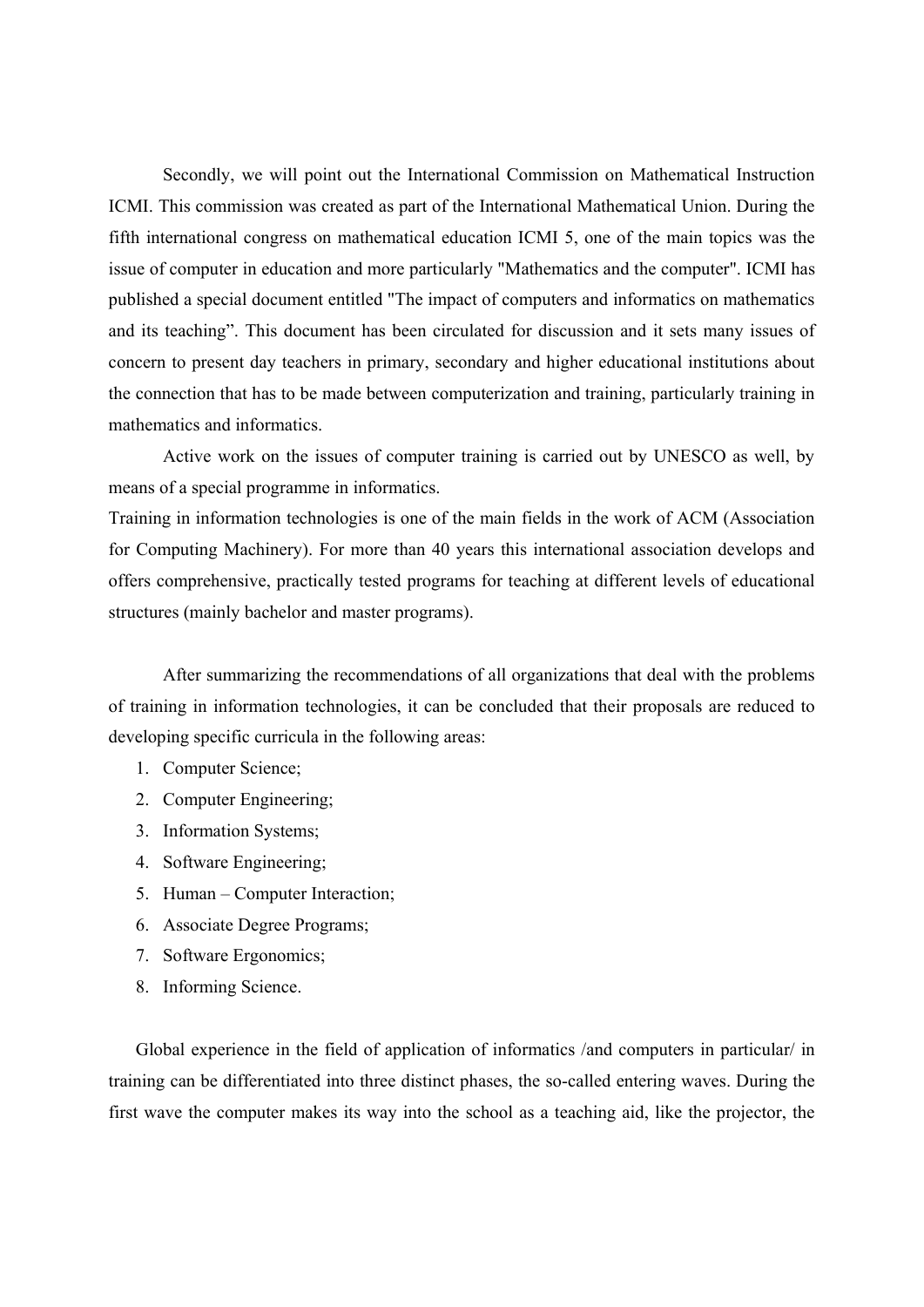tape recorder, etc. As a technical tool the computer is particularly useful: it gives an opportunity to illustrate many things, lectures become more interesting and exciting.

During the second wave the impact of the computer is mainly on the content of the training, while in the first wave, the impact is mainly on the method and system of teaching. Typical for this second wave is the system reassessment of the objectives and content of individual school subjects in the presence of powerful information transformers.

The third wave is represented by massive Web-based distance learning.

Systematic research on the possibilities of the use of ICT in school practice began in the mid 70's. The most extensive studies were conducted in Great Britain, the Netherlands, the USA, France, Japan, Germany and the former Soviet Union. Historically computer-based training has developed as follows:

1. At the end of the 60's and the beginning of the 70's USA, Canada and the former USSR began research and related practical work for the deployment of large computer complexes (one or a few large ECMs, equipped with telecommunication facilities) in the educational system. These studies are mainly oriented to the needs of the universities.

2. In 1966 in Palo Alto /Stanford University/, California – USA computers started to be used for the needs of primary schools. It was there that for the first time a classroom was equipped with terminals and experimental lessons teaching grammar and maths games were conducted.

3. In 1974 in England, by decision of the Government, a national program for developing computer /based on micro computers/ training /NDPCAL/ was introduced. In the framework of this program a lot of special projects are funded.

4. The creation of specialized software systems and technical support for the education of children by using computers was launched. In his book "Mindstorms - children, computers and powerful ideas", The Harvester Press Ltd. (1980), S. Papert discusses for the first time the issues concerning the use of children-oriented programming language LOGO.

5. After 1980 in almost all regions of the world work began concentrated on the problems of education in information technologies (with an emphasis on the higher education sphere). And just like in the beginning, highly developed industrial countries set the pace.

From the analysis of the historical review the purpose and the resulting problems associated with the introduction of ICT in education are easy to define. It becomes evident that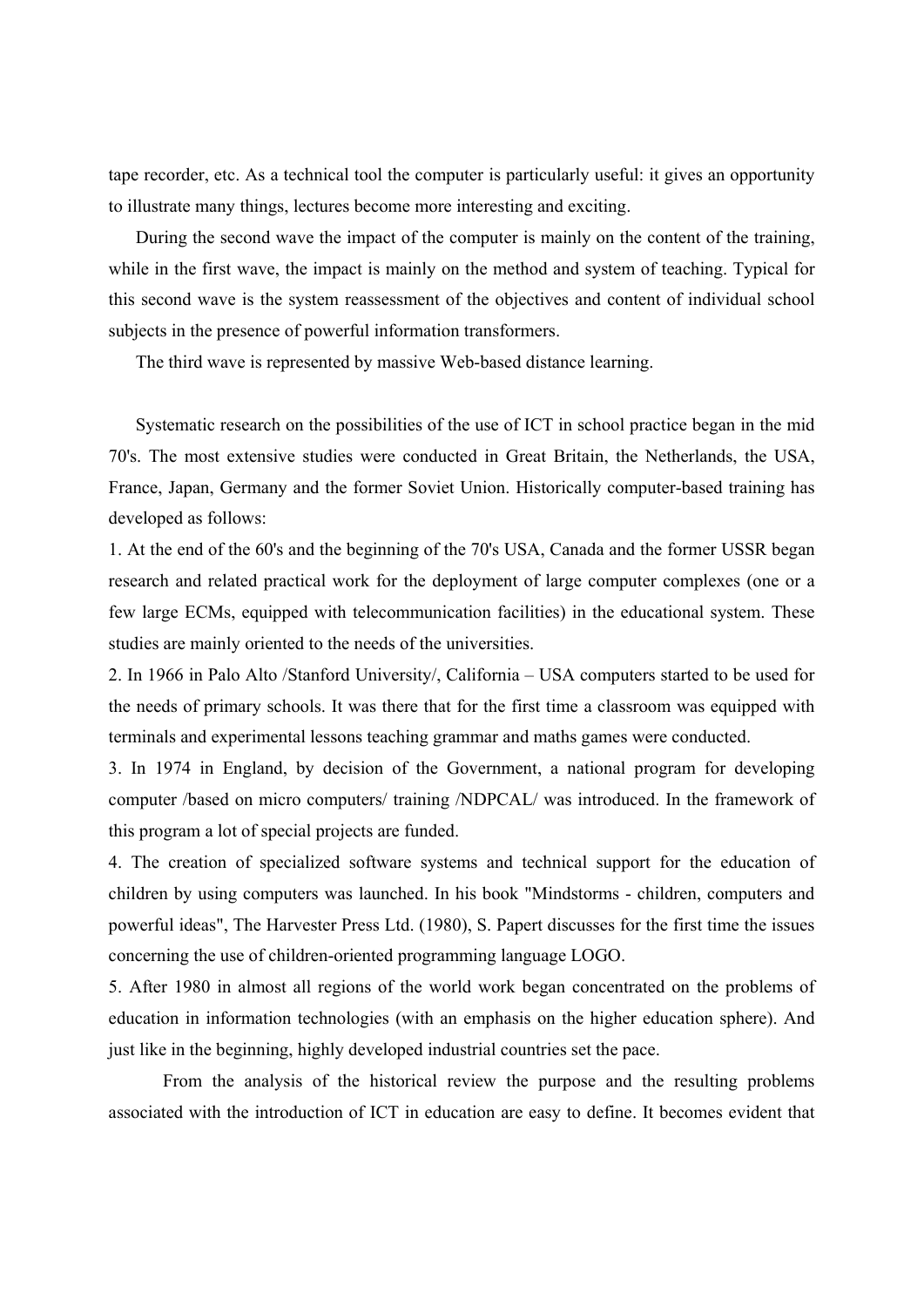the existing problems that arise and are solved when considering information technologies a means of training and an object of study, have mostly innovative nature.

Here are some examples of the national policy on the problems of computer training in several Western countries:

GREAT BRITAIN - in the historical review we have focused on the creation of the NDPCAL national program. Later on the other, more ambitious program of the English Government: Microelectronic Education Programme (MEP) also received funding. In the framework of this program, England, Wales and Northern Ireland are divided into 14 regions and there is a regional centre of computer training for all levels of education in each of these areas.

SCOTLAND - this country also has its own program for computer-based training / SMDP /. In many respects Scotland's programme for computer training duplicates those of the UK.

FRANCE – this is one of the countries where work on the problems of information technologies in universities is most intense at present. French schools use mainly French computers, such as Logabax and Micral.

GERMANY - three major programs for computer based training were funded. They are called "Datenverarbejtungs-programm der Bundesregierung 1, 2, 3". Greatest success in implementing these programs has been achieved in Bavaria. Last but not least, Germany pays special attention to the effective computer training for teachers. With regard to this, far back in 1986 the federal government adopted a special program whose aims were every school to train at least 3 /three/ teachers in basic computer education and all higher educational institutions to establish a Department of Informatics and/or Information Technologies.

DENMARK - in 1972 the so called Johnsen Committee, supported by the Danish Ministry of Development issued a report that recommended and provided guidelines for the application of computers in the teaching process. Practical work on the implementation of similar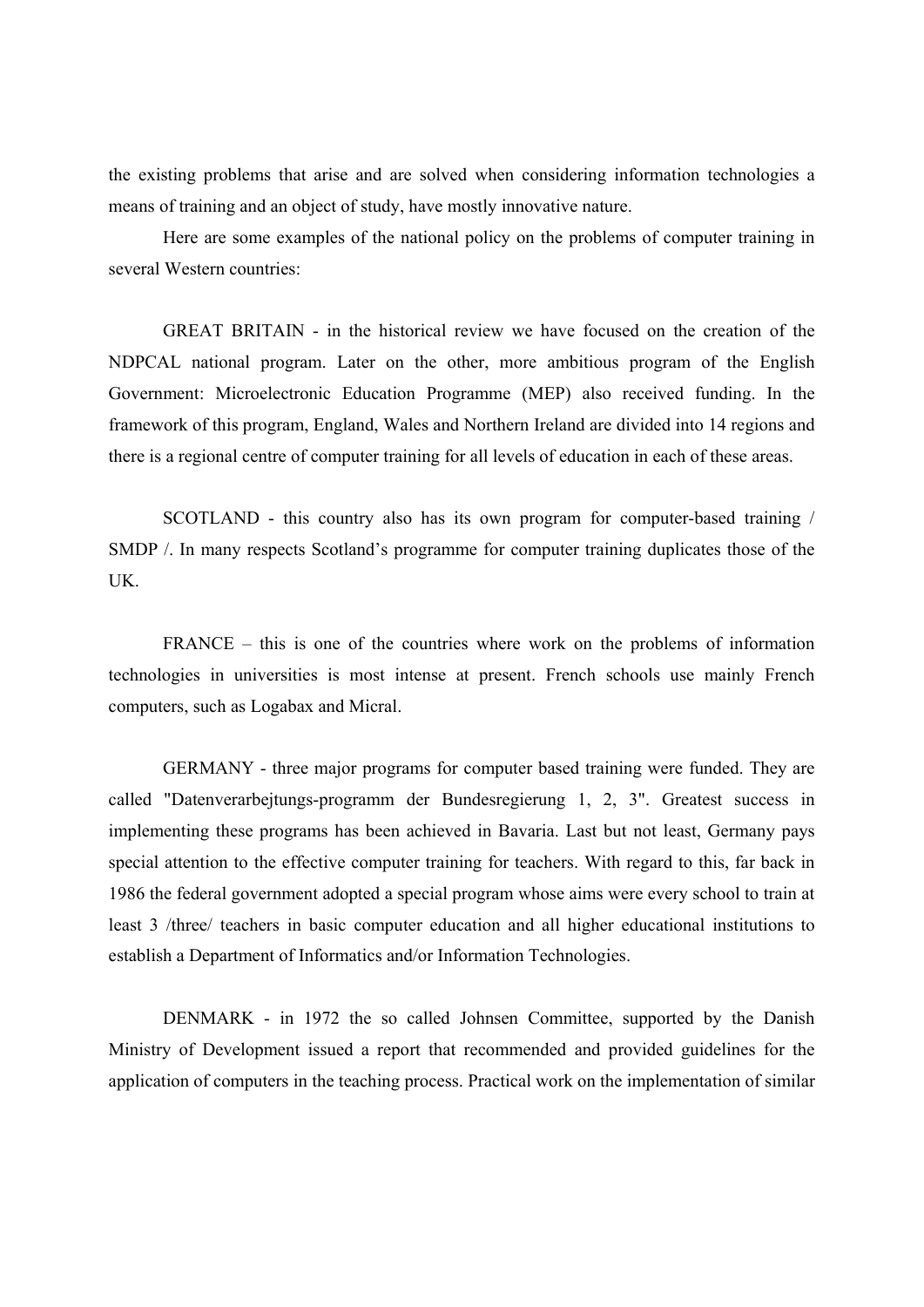projects started in 1975. At this stage 79% of the primary, 93% of the secondary and 100% of the universities in Denmark are equipped with computers.

USA - centralized researches on the introduction of computers in the academic activities are not carried out; instead hundreds of different projects in this area have been created and implemented. Actually, at this stage all university structures and almost all secondary schools are equipped with computers of the newest generation. Researches were conducted in the USA and they have made it possible to differentiate three main areas of deployment of advanced computer technology in the educational system of the country:

studying informatics in all its aspects;

using computers as an additional training aid;

using computers as a means of programmed instruction, replacing the teacher.

Most often in American universities you can find computers such as APPLE /about 50% of all computers / PET and TRS. Recently (2005), IBM computers have started to invade American high schools. Their share is now about 50%, with a tendency to reach 75% by 2008.

Researches and developments in the area of implementation of information equipment and technologies in schools are conducted in Eastern Europe as well.

The educational reform in Russia is aimed at further improving the quality of training, at bringing it in line with the conditions and requirements of modern scientific and technical revolution (STR). At this stage the use of computers in Russian universities is definitely of more theoretical, research nature, while the massive invasion of this technique is still a question of the future. We should not forget the fact that the former USSR was one of the pioneers in the implementation of large and mini computing systems in higher education institutions.

Great success in information technologies training has been achieved in HUNGARY. Presently more than 15000 computers are installed in about 800 schools in the country and are actively used in the teaching process. All universities are 100% supplied with modern computer equipment and technology.

BULGARIA has some experience in solving the problems, especially in studying the basic, initial elements of programming and computing. About 68% of secondary schools and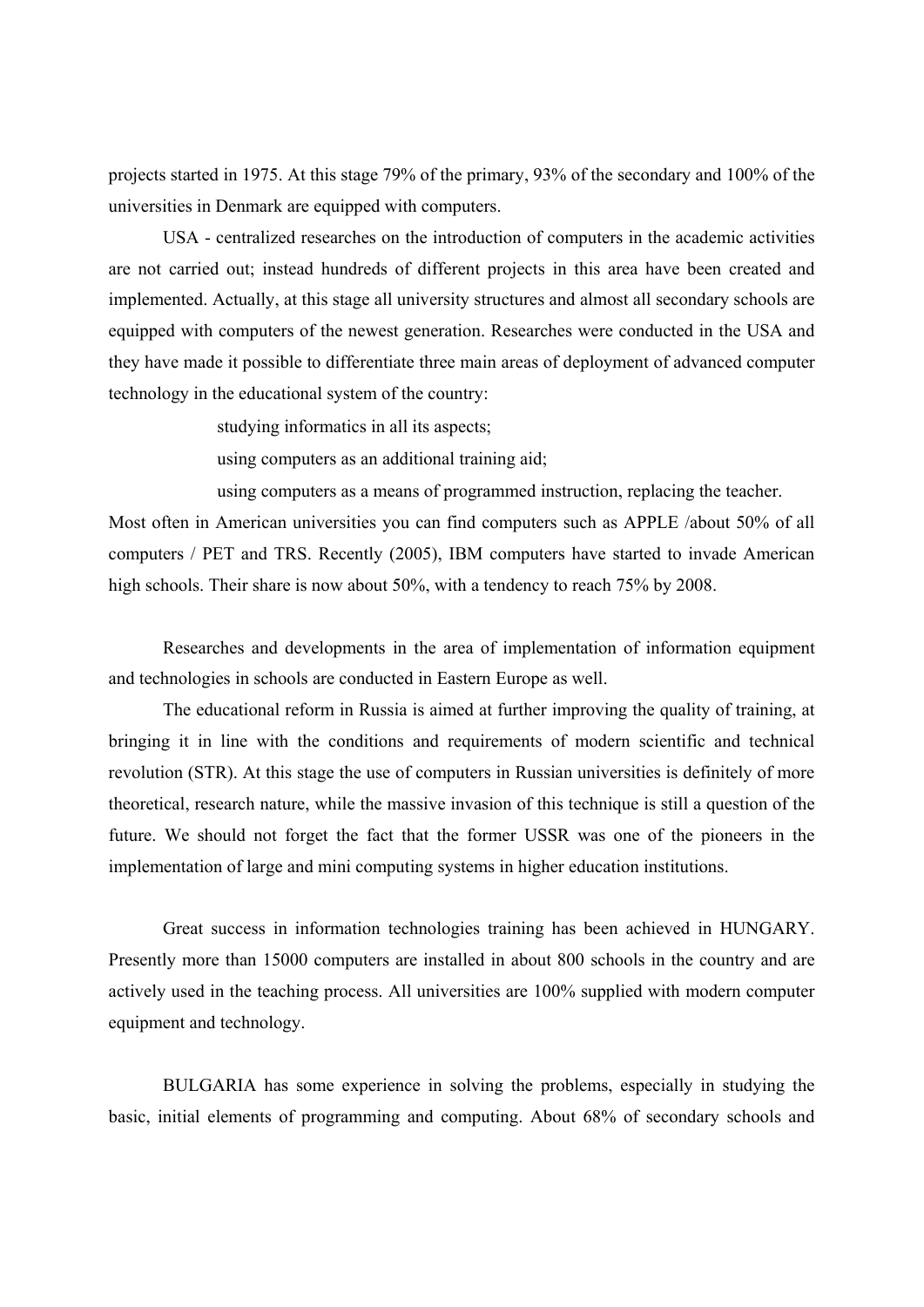27% of primary schools had equipped, so called computer classes. By 1995 most of the computers used in schools were made in Bulgaria: PRAVEC microcomputers. At present 87% of these computers are replaced with modern ones such as IBM. In the last 3-4 years, due to the affordability of acquiring modern mid-range computers for personal use, a 'transfer' of part of the computer training from educational structures to people's homes is observed.

After recording the huge slowdown in the deployment rate of modern information and communication equipment and technologies in the educational system of our country, urgent and emergency measures have been undertaken in last year to make up for the lost. By Decision of the Government the realization of a project, meeting the needs for modern computers and communication equipment and technologies was initiated at all levels of the Bulgarian educational system. The Bulgarian National Virtual University was launched and it develops successfully. Thus, Bulgaria is trying to become an integral part of the "E-EUROPE" project of the EU.

INFORMATION TECHNOLOGIES training in Bulgarian universities is differentiated mainly in two basic directions depending on the type of these institutions.

In engineering and technical universities priority is given to syllabi, grouped around the mathematical foundations of informatics, computer engineering and technologies, communication technologies, software engineering, software ergonomics and associated syllabi.

In humanities universities the focus is on advanced mathematical training, computer and information sciences, information systems, organization of the interaction and communication problems "human-computer", software engineering and information management.

Compulsory total credit hours in studied subjects during the four year training period necessary for obtaining Bachelor's degree is no less than 2800 hours and they are acquired accordingly:

a) compulsary subjects - 1700 hours including 150 hours of specializing practice;

b) optional subjects - 700 hours including 100 hours self-study;